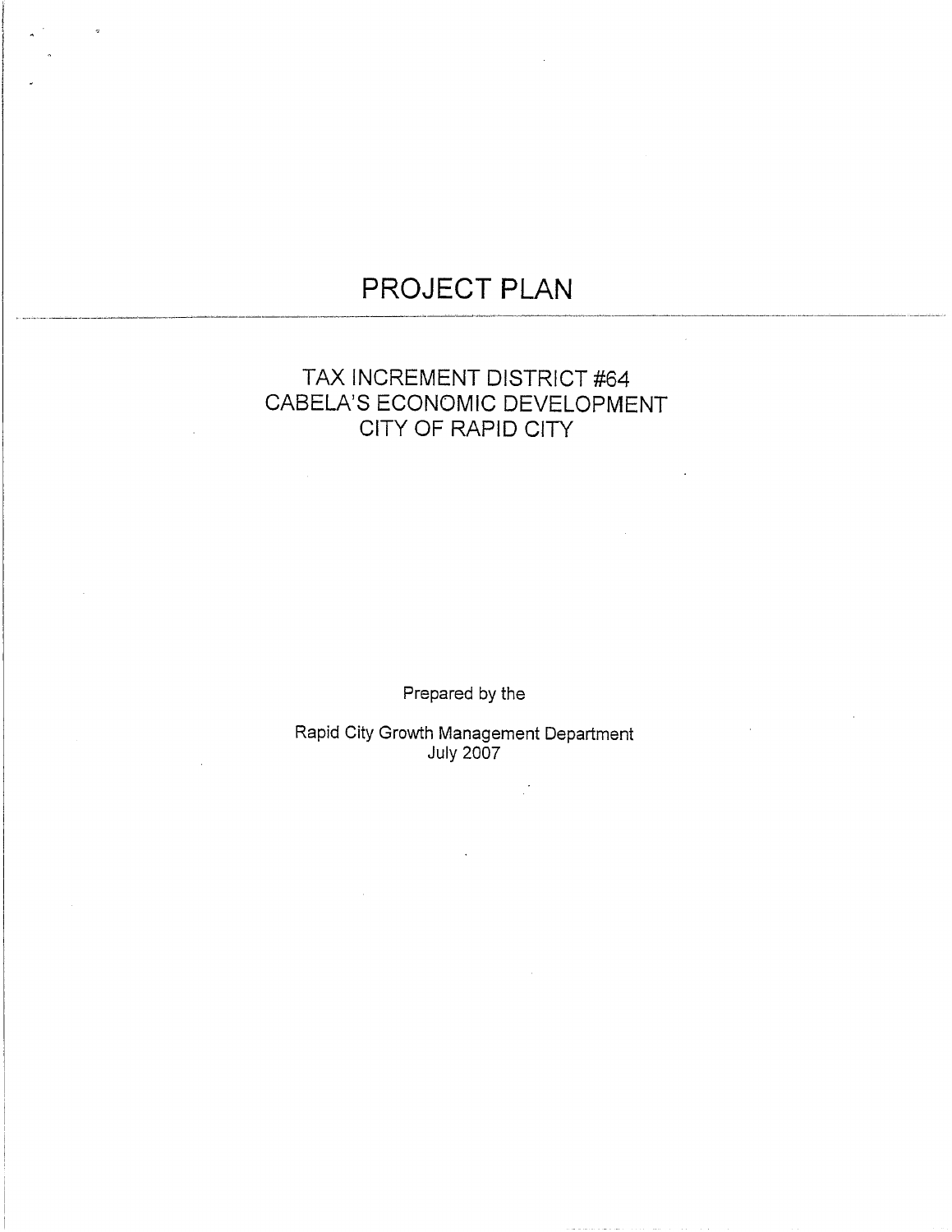#### **INTRODUCTION**

Tax Increment Financing is a method of financing improvements and development in an area which has been determined to be blighted according to the criteria set forth in SDCL 11-9. All this is done without incurring a general obligation for the taxpayers of the entire City.

The assessed value of a district is determined by the South Dakota Department of Revenue at the time the district is created by the City Council. This valuation is termed the Tax Increment Base Valuation for the district, or simply the "base valuation." As the property taxes for the property are paid, that portion of the taxes paid on the Base Valuation continue to go to those entities, (City, County, School, etc.), which levy property taxes.

When in succeeding years, the assessed valuation of the district increases, the total property taxes paid by the owners of property in the district will increase accordingly. That increase in taxable valuation is the "increment." When the tax bills are paid, only that portion of the tax bill which results from the Base Valuation, is paid to the taxing entities. The remainder of the tax bill, known as the tax increment, is deposited in a special fund. It is this plan which determines how these accumulated funds will be used. It is anticipated that one or more of the properties in this proposed Tax Increment District will be used for commercial purposes. The creation of this Tax Increment District for economic development purposes will not require an additional levy to make up for the School District's share of the property taxes included in the Tax Increment.

This financing method is invaluable for encouraging growth and development of blighted properties with special re-development problems, since the amount of funds available for use by the project plan is directly related to the increase in valuation which a given project or development will create.

#### **OVERVIEW**

This plan proposes that a Tax Increment District be created to assist the City in creating economic development incentives to attract Cabela's, a destination retail facility. The Tax Increment funds are to be utilized for real property assembly costs, public lift station improvements and other necessary and convenient costs. The proposed boundaries are located between Seger Drive and U.S. Interstate 90, and Dyess Avenue and Elk Vale Road. The total estimated project cost is \$12,000,000.

The Tax Increment Financing Committee met on June 5, 2007 to discuss this proposed Project Plan for Tax Increment District #65 and recommended approval of the Project Plan. The Tax Increment District will be financed by the City.

The development of the public improvements will enhance the ability for new development to occur in this area increasing the community's economic vitality and expanding the City's property tax base.

The estimated cost of the improvements will be financed by the City at an estimated 6% interest rate. All project expenditures must be completed within five years of the creation of the district. Should the tax increment revenues exceed the anticipated loan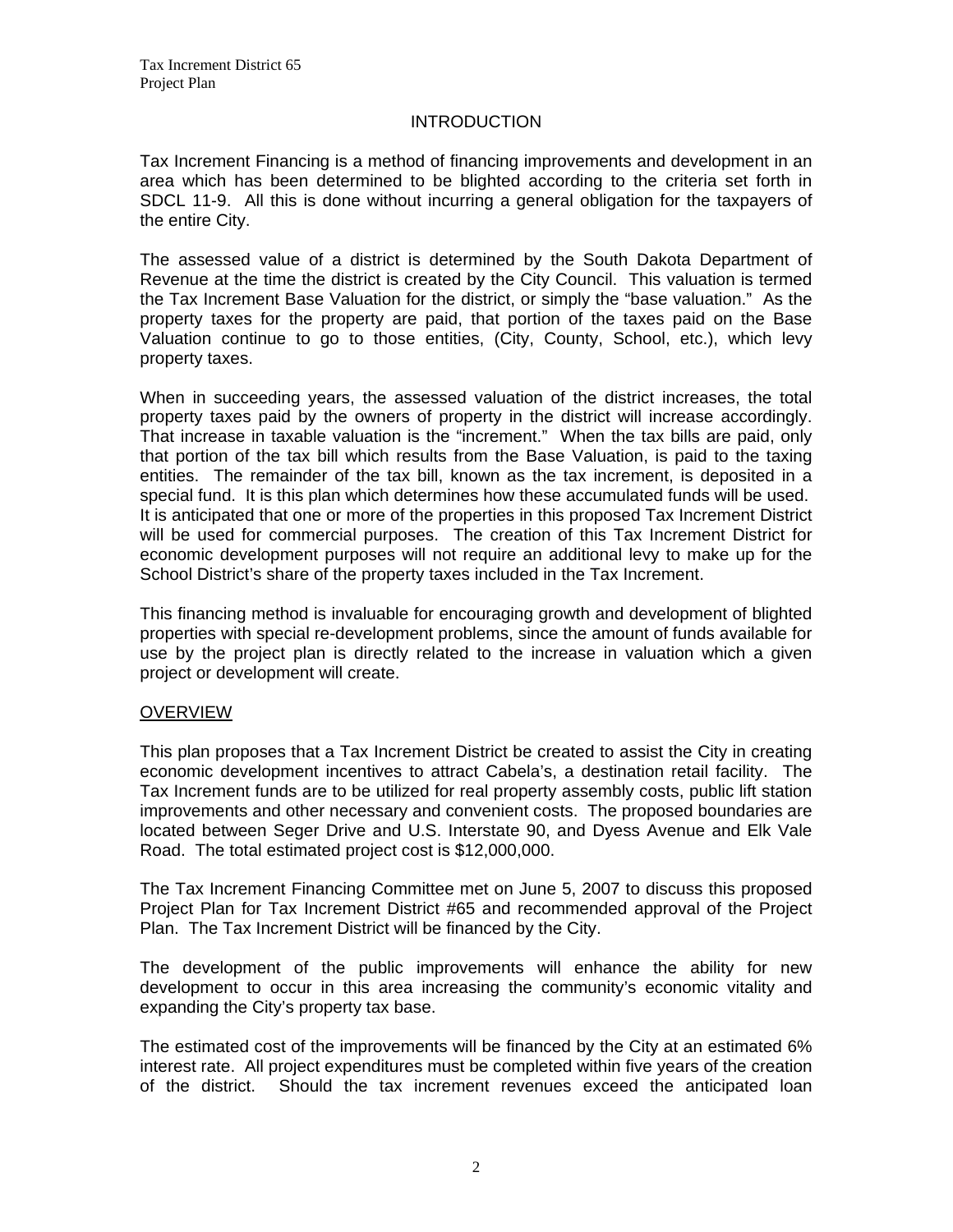Tax Increment District 65 Project Plan

payments, the district debt would be retired early resulting in the full value of the property being returned to the tax rolls more quickly.

#### PROJECT PLAN SUMMARY

This plan establishes the total project costs, as well as the Tax Increment District funded costs.

#### Elements of the Project Plan

This Project Plan, as required by SDCL 11-9-13, will address the following elements:

- 1) Public Works and Other Improvements;
- 2) Economic Feasibility Study;
- 3) Project Costs;
- 4) Fiscal Impact Statement; and,
- 5) Financing Method Description.

Additionally, the following exhibits are offered:

- I. General Vicinity map;
- II. Tax Increment District Boundary Map;
- III. Map of Existing Zoning;
- IV. Map of Existing Land Use; and,
- V. Map of Public and Other Improvements.

The Statement of Method for Relocating Displaced Persons, as well as the Statement of Changes Needed in Master Plan, Building Codes and Ordinances do not apply to this Project Plan and have not been included in this document.

# ELEMENTS OF THE PROJECT PLAN

# 1. PUBLIC WORKS AND OTHER IMPROVEMENTS

The project plan includes \$10,000,000 in capital costs associated with funding the real property assembly costs and public lift station improvements. In addition, the project plan includes \$2,128,000 in other necessary and convenient costs.

#### 2. ECONOMIC FEASIBILITY STUDY

Current Valuation – Tax Increment District Number Sixty Five has been created in accordance with SDCL 11-9-2 to 11-9-11. A vicinity map as well as a boundary map is attached. As of this date, the assessed valuation for the proposed district is projected as \$8,124,000. In accordance with SDCL 11-9-20, the certification of the base value has been received from the South Dakota Department of Revenue following creation and approval of the district by the City Council.

# ANTICIPATED CERTIFIED BASE VALUATION OF PROPERTY IN TID #65

# \$8,124,000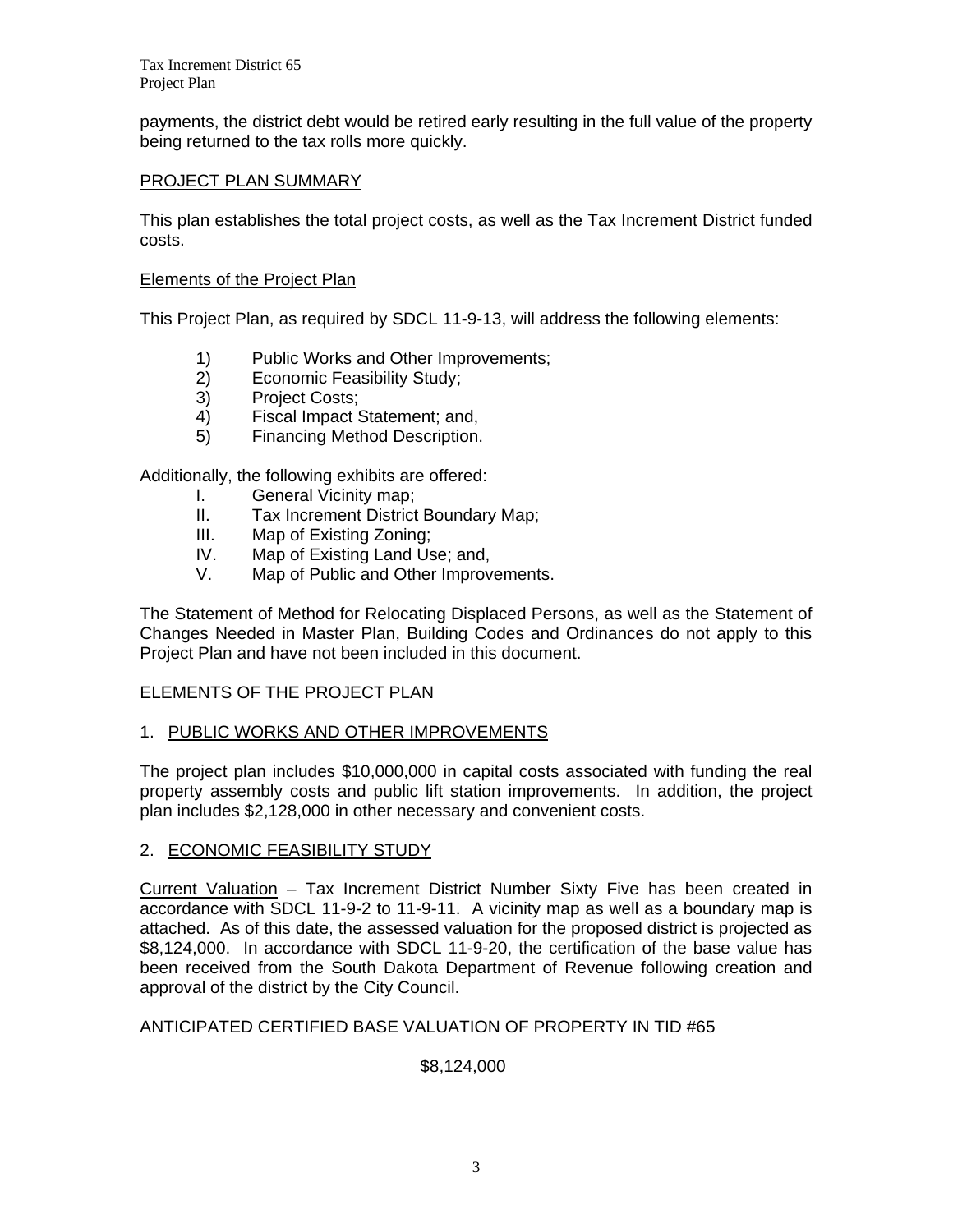#### Expected Increase in Valuation –

#### ESTIMATED FUTURE VALUATION OF PROPOSED DISTRICT

| <b>Estimated Assessed Value of District</b>   | 8,124,000<br>$\mathcal{S}$ |
|-----------------------------------------------|----------------------------|
| Estimated Assessed Value of project (year 20) | \$215,328,353              |
| Other Anticipated Increases in Assessed Value | \$.                        |
| Estimated Increase in Assessed Value of Land* | £.                         |
| Estimated Total Valuation (year 20)           | \$223,452,353              |

\*For purposes of this Tax Increment District, the increase in land value is not included in these estimates. Any additional value will pay off the loan earlier than anticipated.

#### Revenue Estimates from Tax Increments

The Plan anticipates 28 semi-annual payments over 14 years. The potential negative short-term impact on the various taxing entities will be offset by the increase in the tax base in future years.

#### 2006 Non Agriculture Tax Levies and Percentage of Total Levy

| <b>Taxing Entity</b>            | Tax Levy | Percentage of<br><b>Total Levy</b> |
|---------------------------------|----------|------------------------------------|
| Rapid City Area School District | 15.1624  | 66.8%                              |
| <b>Pennington County</b>        | 4.5471   | 20.0%                              |
| City of Rapid City              | 2.9680   | 13.1%                              |
| West Dakota Water District      | .0281    | .1%                                |
| <b>Total Mill Levy</b>          | 22.7056  | 100%                               |

#### Anticipated 2006 Non Agriculture Tax Rate: 0.0227056

The estimated tax increment available to pay for project costs in the Plan can be calculated by multiplying the anticipated tax rate by the increment in valuation. This calculation results in the following tax increments, which become available as taxes are paid for the applicable periods.

#### PROJECTED TAX INCREMENT INCOME

| <b>ASSESSMT</b><br><u>DATE</u><br>Nov. | YEAR<br><b>TAXES</b><br><b>PAID</b><br>2009 | <b>PROJECTED</b><br><b>INCREMENT</b><br><b>IN VALUATION</b><br>S<br>0 | <b>TAX</b><br><b>INCREMENT</b><br><b>PAYMENTS</b><br>S<br>O | 6 MONTH<br>TOTAL<br>\$0 |
|----------------------------------------|---------------------------------------------|-----------------------------------------------------------------------|-------------------------------------------------------------|-------------------------|
| 2007<br>Nov.<br>2008                   | 2010                                        | 63,107,000<br>\$.                                                     | \$1,432,882                                                 | \$716,441               |
| Nov.<br>2009                           | 2011                                        | 81,776,000<br>\$.                                                     | 1,856,773                                                   | \$928,386               |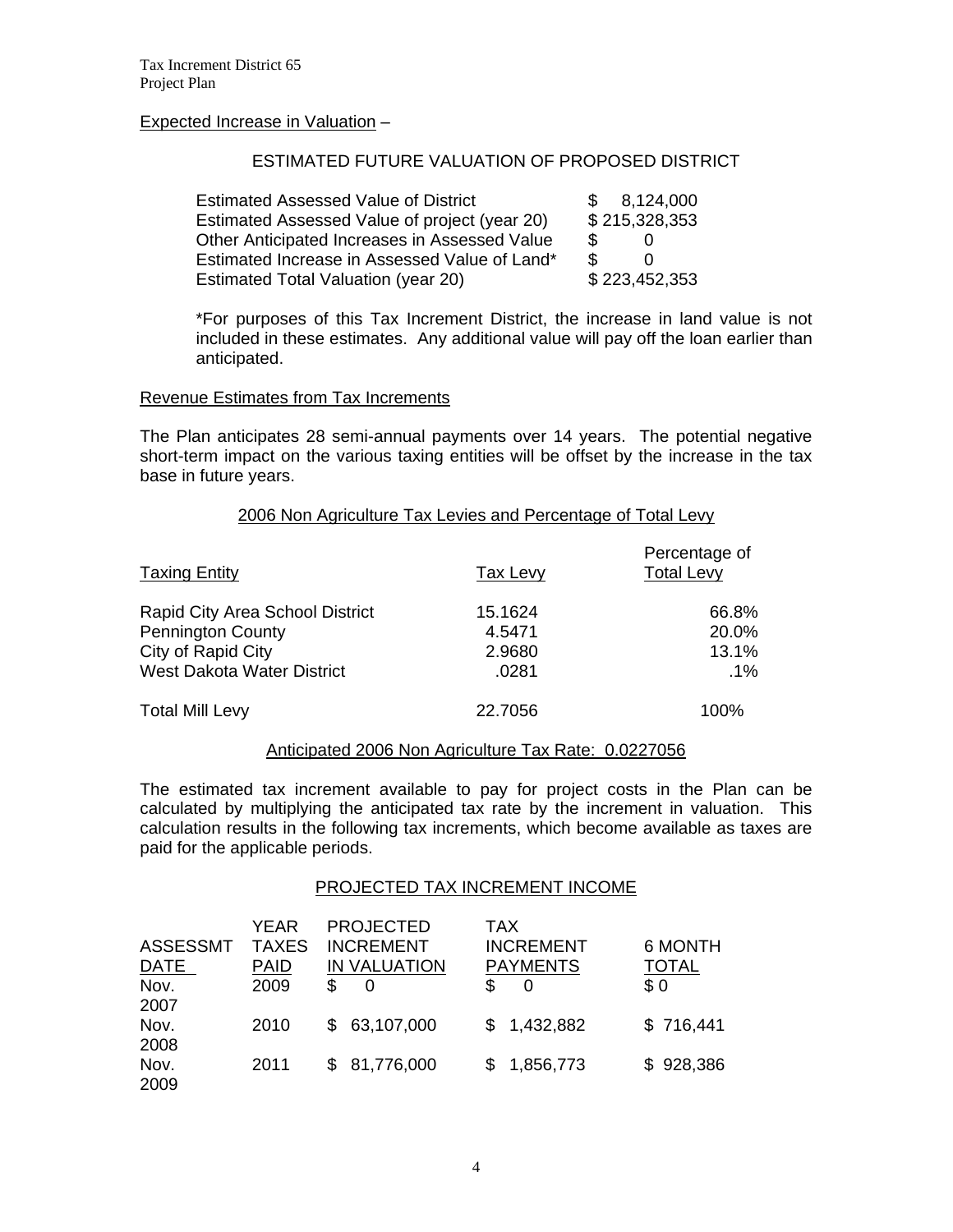| Nov.<br>2010 | 2012 | \$<br>98,644,400    | \$<br>2,239,780 | \$1,119,890 |
|--------------|------|---------------------|-----------------|-------------|
| Nov.<br>2011 | 2013 | \$<br>103,576,620   | \$<br>2,351,769 | \$1,175,884 |
| Nov.<br>2012 | 2014 | \$<br>108,755,451   | \$<br>2,469,358 | \$1,234,678 |
| Nov<br>2013  | 2015 | 114,193,224<br>\$   | \$<br>2,592,826 | \$1,296,413 |
| Nov<br>2014  | 2016 | \$<br>119,902,884   | \$<br>2,722,466 | \$1,361,233 |
| Nov<br>2015  | 2017 | \$<br>125,898,028   | \$<br>2,858,590 | \$1,429,295 |
| Nov<br>2016  | 2018 | \$<br>132,192,930   | \$<br>3,001,520 | \$1,500,760 |
| Nov<br>2017  | 2019 | \$<br>138,802,576   | \$<br>3,151,595 | \$1,575,797 |
| Nov<br>2018  | 2020 | \$<br>145,742,705   | \$<br>3,309,176 | \$1,654,588 |
| Nov<br>2019  | 2021 | \$<br>153,029,842   | \$<br>3,474,634 | \$1,737,317 |
| Nov<br>2020  | 2022 | 160,681,333<br>\$   | \$<br>3,648,366 | \$1,824,183 |
| Nov<br>2021  | 2023 | \$<br>168,715,400   | \$<br>3,830,784 | \$1,915,392 |
| Nov<br>2022  | 2024 | \$<br>177, 151, 170 | \$<br>4,022,324 | \$2,011,162 |
| Nov<br>2023  | 2025 | \$<br>186,008,728   | \$<br>4,223,440 | \$2,111,720 |
| Nov<br>2024  | 2026 | 195,309,164<br>\$   | \$<br>4,434,612 | \$2,217,306 |
| Nov<br>2025  | 2027 | \$<br>205,074,622   | \$<br>4.656.342 | \$2,328,171 |
| Nov<br>2026  | 2028 | \$<br>215,328,353   | \$<br>4,889,158 | \$2,444,579 |

TOTAL TAX INCREMENT EXPECTED TO ACCRUE BY 12/31/28:

#### \$ 61,166,395

NOTE: Tax increment payments are calculated using 100% of estimated future property valuation and 100% of expected 2006 mill levy.

#### 3. PROJECT COSTS

Capital Costs – The capital costs of \$2,500,000 included in the Project Plan are for lift station improvements.

Real Property Assembly Costs - Real property assembly costs in the amount of \$7,372,000 are anticipated in the Project Plan.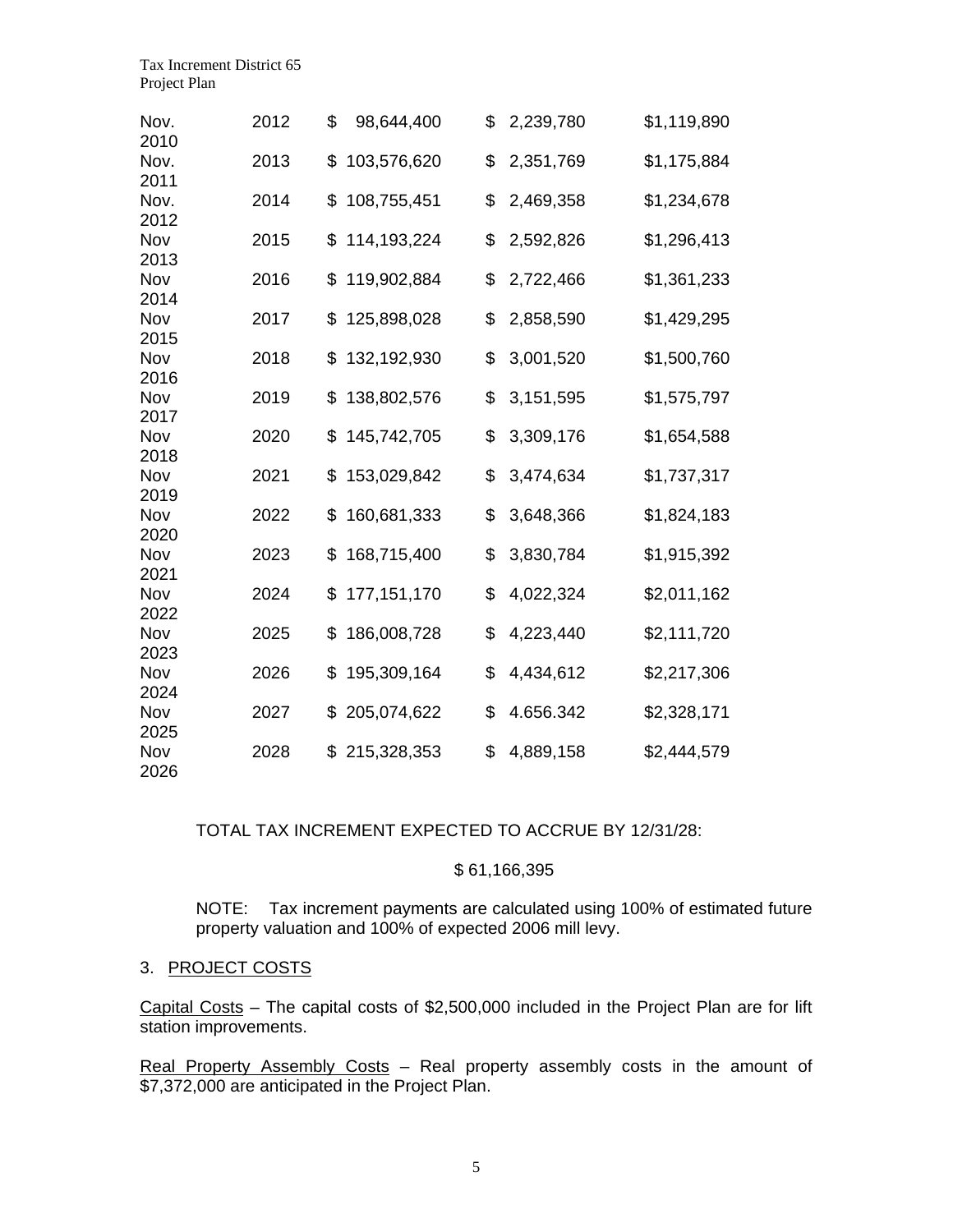Tax Increment District 65 Project Plan

Financing Costs – The financing costs for this Project Plan are dependent on the interest rate obtained. The anticipated interest rate used for this projection by the City is 6%. It is estimated that the financing costs will total \$9,890,841.52. If a lower interest rate is obtained, the project costs will be repaid more quickly and the property will be returned to the tax rolls sooner.

Professional Service Costs – No professional service costs are anticipated in the Project Plan.

Relocation Costs – No relocation costs are anticipated in the Project Plan.

Organizational Costs – No organizational costs are anticipated in the Project Plan.

Contingency Costs – No contingency costs are anticipated in the Project Plan.

Necessary and Convenient Payments – Necessary and convenient costs in the amount of \$2,128,000 are anticipated in the Project Plan.

Imputed Administrative Costs – All Tax Increment District actions require municipal staff time to prepare and enact. The City shall be reimbursed on July 15, 2012, for its administrative costs in the amount of \$2,050. However, in no case shall the City be reimbursed less than \$1 on July 15, 2012.

#### TOTAL ESTIMATED PROJECT COSTS TO BE PAID BY THE TAX INCREMENT **DISTRICT**

| <b>Capital Costs:</b>                               |    |                 |
|-----------------------------------------------------|----|-----------------|
| <b>Sanitary Sewer Lift Station Improvements</b>     |    | \$2,500,000.00  |
| <b>Real Property Assembly Cost</b>                  |    | \$7,372,000.00  |
| <b>Professional Service Costs</b>                   | \$ | 0               |
| <b>Financing Costs:</b>                             |    |                 |
| <b>Financing interest</b>                           |    | \$9,890,841.52  |
| <b>Contingency Costs:</b>                           | \$ | 0               |
| <b>Relocation Costs:</b>                            | \$ | 0               |
| Organizational Costs:                               | \$ | 0               |
| <b>Necessary and Convenient Costs:</b>              |    | \$2,128,000.00  |
| TOTAL                                               |    | \$21,890,841.52 |
| Imputed Administrative Costs*<br>City of Rapid City | \$ | 2,050           |

\*The imputed administrative costs are interest-free, are not included in the total project costs, and are to be paid from the balance remaining in the Tax Increment District #65 fund available to the City Finance Officer on July 15, 2012.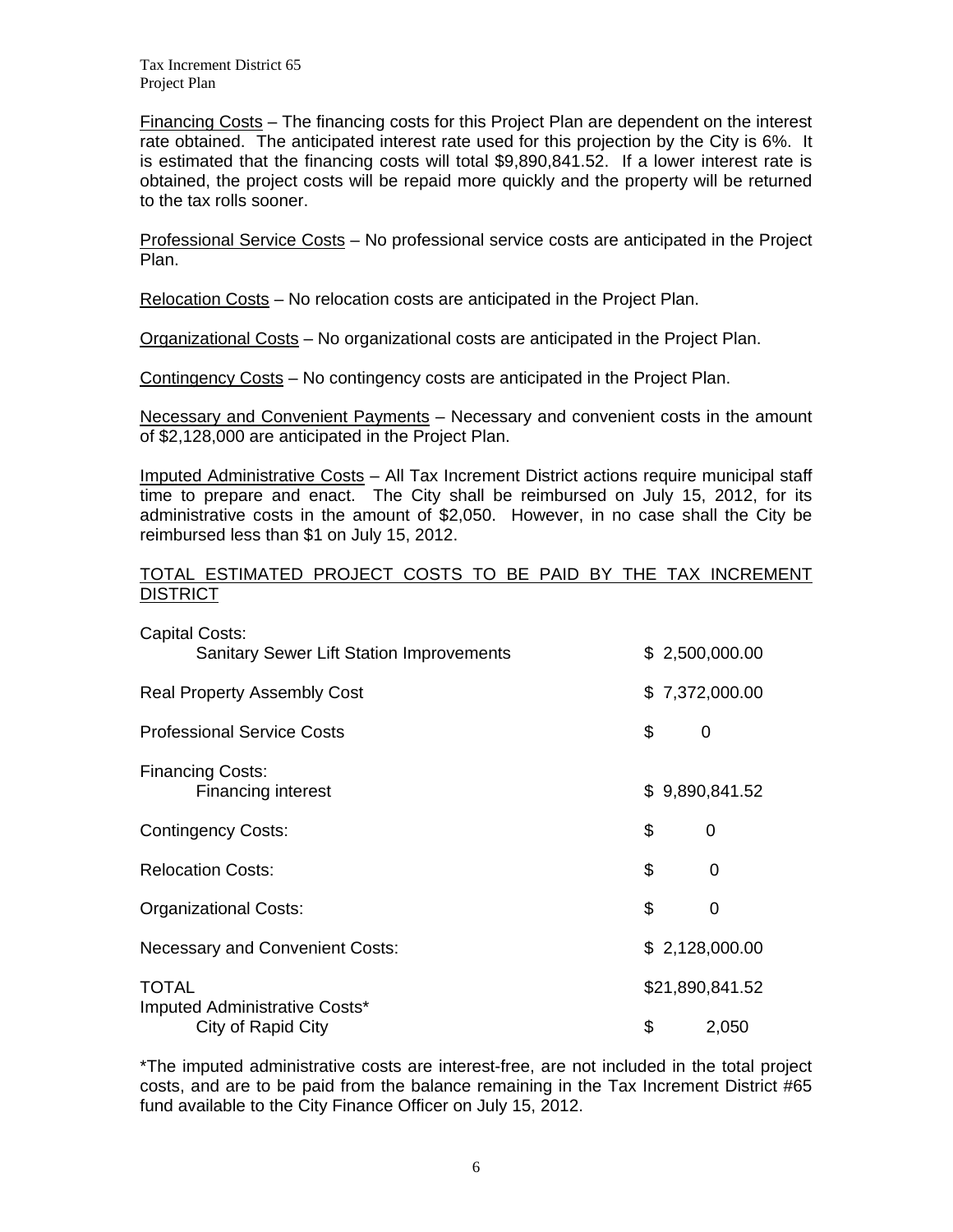# 4. FISCAL IMPACT STATEMENT

The impact on taxing entities can be derived from determining the tax increment anticipated during the life of the district. The true impact on taxing entities of the Plan is the increase in valuation of the property within the Tax Increment District. The taxing entities are only foregoing that income during the life of the district and will realize that income as soon as the debt from the project costs in the Plan is retired. The purpose of this Plan is to encourage that increase in valuation.

At first glance it may appear that the negative impact on the various entities is notable. But when it is considered that without the use of the Tax Increment Finance proposed in this plan it is very likely that there would be no increase in the taxable value of the property within this district or, at least, any increase would be significantly delayed, the impact can be considered truly positive.

| Year | Valuation         | Schools | County    | City          | Water      | Total       |
|------|-------------------|---------|-----------|---------------|------------|-------------|
| Paid | Increase          |         |           |               |            |             |
| 2009 | \$<br>0           | \$0     | \$<br>0   | \$<br>0       | \$<br>0    | \$<br>0     |
| 2010 | \$<br>63,107,000  | \$0     | \$286,576 | \$<br>187,707 | \$<br>1432 | \$1,432,882 |
| 2011 | \$<br>81,776,000  | \$0     | \$371,354 | \$<br>243,237 | \$<br>1856 | \$1,856,773 |
| 2012 | \$<br>98,644,400  | \$0     | \$447,956 | \$<br>293,411 | \$<br>2239 | \$2,239,780 |
| 2013 | 103,576,620<br>\$ | \$0     | \$470,353 | \$<br>308,081 | \$<br>2351 | \$2,351,769 |
| 2014 | 108,755,451<br>\$ | \$0     | \$493,871 | \$<br>323,485 | \$<br>2469 | \$2,469,358 |
| 2015 | \$114,193,224     | \$0     | \$518,565 | \$<br>339,660 | \$<br>2592 | \$2,592,826 |
| 2016 | \$119,902,884     | \$0     | \$544,493 | \$<br>356,643 | \$<br>2722 | \$2,722,466 |
| 2017 | \$125,898,028     | \$0     | \$571,718 | 374,475<br>\$ | \$<br>2858 | \$2,858,590 |
| 2018 | 132,192,930<br>\$ | \$0     | \$600,304 | \$<br>393,199 | \$<br>3001 | \$3,001,520 |
| 2019 | 138,802,576<br>\$ | \$0     | \$630,319 | \$<br>412,858 | \$<br>3151 | \$3,151,595 |
| 2020 | \$145,742,705     | \$0     | \$661,835 | \$<br>433,502 | \$<br>3309 | \$3,309,176 |
| 2021 | 153,029,842<br>\$ | \$0     | \$694,926 | \$<br>455,177 | \$<br>3474 | \$3,474,634 |
| 2022 | 160,681,333<br>\$ | \$0     | \$729,673 | 477,935<br>\$ | \$<br>3648 | \$3,648,366 |
| 2023 | 168,715,400<br>\$ | \$0     | \$766,156 | \$<br>501,832 | \$<br>3830 | \$3,830,784 |
| 2024 | \$177,151,170     | \$0     | \$804,464 | \$<br>526,924 | \$<br>4022 | \$4,022,324 |
| 2025 | 186,008,728<br>\$ | \$0     | \$844,688 | \$<br>553,270 | \$<br>4223 | \$4,223,440 |
| 2026 | 195,309,164<br>\$ | \$0     | \$886,922 | \$<br>580,934 | \$<br>4434 | \$4,434,612 |
| 2027 | \$205,074,622     | \$0     | \$931,268 | 609,980<br>\$ | \$<br>4656 | \$4,656,342 |
| 2028 | \$215,328,353     | \$0     | \$977,831 | \$<br>640,479 | \$<br>4889 | \$4,889,158 |

# NET IMPACT ON TAXING ENTITIES

\*The Plan anticipates 28 semi-annual payments over 14 years.

#### 5. FINANCING METHOD

The financing method to be used in the funding of this Plan is to be obtained by the City. If the tax increment revenues exceed the anticipated loan payments, the debt will be retired early.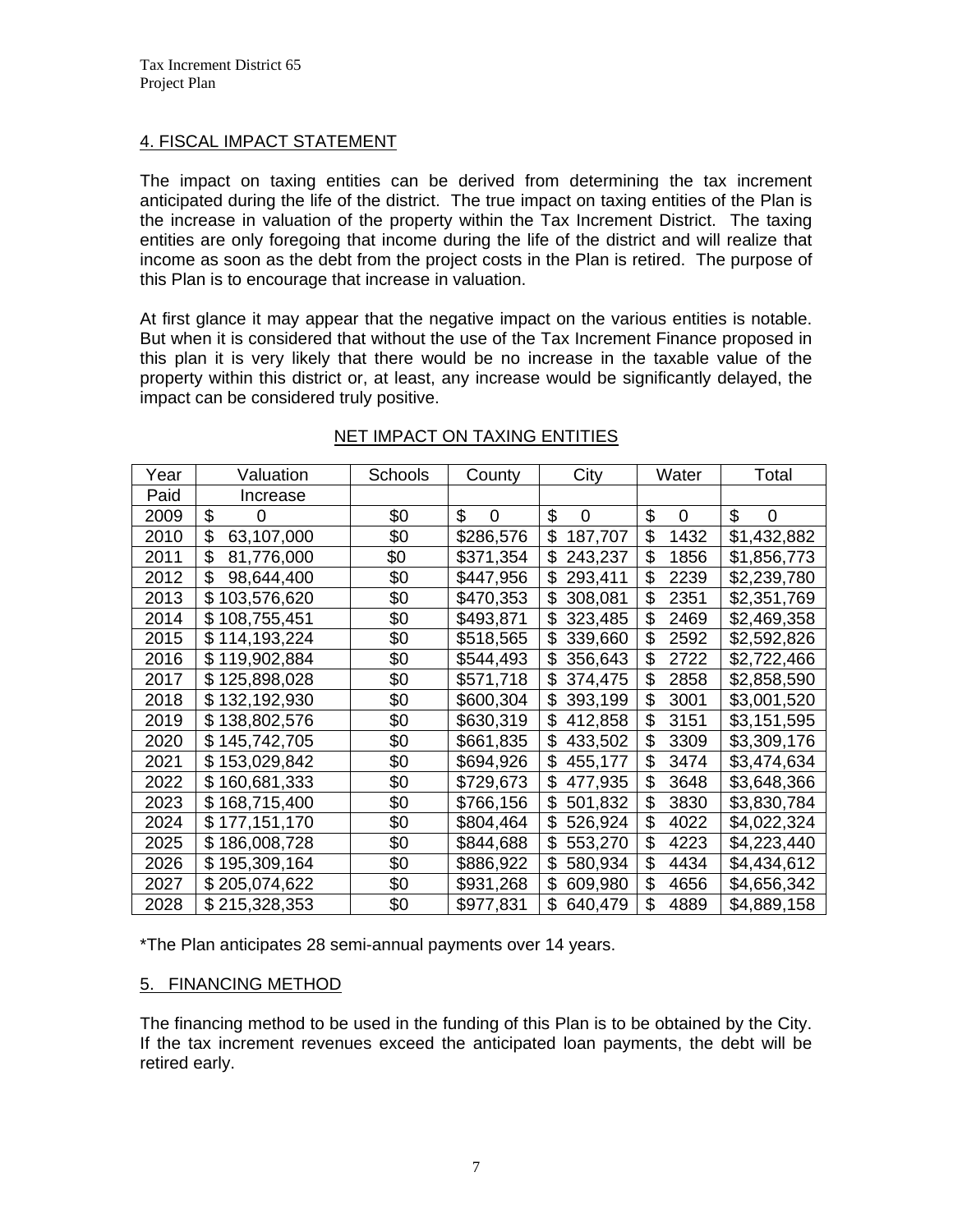Tax Increment District 65 Project Plan

The debt on the Tax Increment District Project Costs covered in the Plan will be retired by deposits made in the Tax Increment District as taxes are paid on the property in succeeding years. The City of Rapid City Finance Officer will make the disbursements from that fund in accordance with this Plan. According to SDCL 11-9-25, positive tax increments will be allocated to that fund until the debt from the project costs is retired or fifteen years following the last expenditure from the Project Plan whichever comes first. The final payment from this Plan is scheduled to be made on December 1, 2020.

The projected amortization rate schedule listed below shows the amount to be borrowed by the City using a 6% interest rate.

#### PROJECTED AMORTIZATION RATE

# **TABLE**

|                | Payment     | <b>Beginning</b> |                 |                  | <b>Capital Int</b> | <b>Tax Inc</b> |                  | Loan             | <b>Cumulative</b> |
|----------------|-------------|------------------|-----------------|------------------|--------------------|----------------|------------------|------------------|-------------------|
| No.            | <b>Date</b> | <b>Balance</b>   | <b>Interest</b> | <b>Total Due</b> | Payment            | <b>Payment</b> | <b>Total Pay</b> | <b>Balance</b>   | <b>Interest</b>   |
| 1              | 6/1/2007    | 12,000,000.00    | 360,000.00      | 12,360,000.00    | 360,000.00         | 0.00           | 360,000.00       | 12,360,000.00    | 360,000.00        |
| 2              | 12/1/2007   | 12,360,000.00    | 370,800.00      | 12,730,800.00    | 370,800.00         | 0.00           | 370,800.00       | 12,730,800.00    | 730,800.00        |
| 3              | 6/1/2008    | 12,730,800.00    | 381,924.00      | 13,112,724.00    | 381,924.00         | 0.00           | 381,924.00       | 13,112,724.00    | 1,112,724.00      |
| 4              | 12/1/2008   | 13,112,724.00    | 393,381.72      | 13,506,105.72    | 393,381.72         | 0.00           | 393,381.72       | 13,506,105.72    | 1,506,105.72      |
| 5              | 6/1/2009    | 13,506,105.72    | 405,183.17      | 13,911,288.89    | 405,183.17         | 0.00           | 405,183.17       | 13,911,288.89    | 1,911,288.89      |
| 6              | 12/1/2009   | 13,911,288.89    | 417,338.67      | 14,328,627.56    | 417,338.67         | 0.00           | 417,338.67       | 14,328,627.56    | 2,328,627.56      |
| $\overline{7}$ | 6/1/2010    | 14,328,627.56    | 429,858.83      | 14,758,486.39    | 429,858.83         | 0.00           | 429,858.83       | 14,758,486.39    | 2,758,486.39      |
| 8              | 12/1/2010   | 14,758,486.39    | 442,754.59      | 15,201,240.98    | 442,754.59         | 0.00           | 442,754.59       | 15,201,240.98    | 3,201,240.98      |
| 9              | 6/1/2011    | 15,201,240.98    | 456,037.23      | 15,657,278.21    | 456,037.23         | 0.00           | 456,037.23       | 15,657,278.21    | 3,657,278.21      |
| 10             | 12/1/2011   | 15,657,278.21    | 469,718.35      | 16,126,996.55    | 469,718.35         | 0.00           | 469,718.35       | 16,126,996.55    | 4,126,996.55      |
| 11             | 6/1/2012    | 16,126,996.55    | 483,809.90      | 16,610,806.45    | 483,809.90         | 0.00           | 483,809.90       | 16,610,806.45    | 4,610,806.45      |
| 12             | 12/1/2012   | 16,610,806.45    | 498,324.19      | 17,109,130.64    | 243,228.09         | 255,096.10     | 498,324.19       | 16,854,034.54    | 5,109,130.64      |
| 13             | 6/1/2013    | 16,854,034.54    | 505,621.04      | 17,359,655.58    | 0.00               | 1,175,884.00   | 1,175,884.00     | 16, 183, 771.58  | 5,614,751.68      |
| 14             | 12/1/2013   | 16, 183, 771.58  | 485,513.15      | 16,669,284.73    | 0.00               | 1,175,884.00   | 1,175,884.00     | 15,493,400.73    | 6,100,264.83      |
| 15             | 6/1/2014    | 15,493,400.73    | 464,802.02      | 15,958,202.75    | 0.00               | 1,234,678.00   | 1,234,678.00     | 14,723,524.75    | 6,565,066.85      |
| 16             | 12/1/2014   | 14,723,524.75    | 441,705.74      | 15,165,230.49    | 0.00               | 1,234,678.00   | 1,234,678.00     | 13,930,552.49    | 7,006,772.59      |
| 17             | 6/1/2015    | 13,930,552.49    | 417,916.57      | 14,348,469.06    | 0.00               | 1,296,413.00   | 1,296,413.00     | 13,052,056.06    | 7,424,689.16      |
| 18             | 12/1/2015   | 13,052,056.06    | 391,561.68      | 13,443,617.75    | 0.00               | 1,296,413.00   | 1,296,413.00     | 12, 147, 204. 75 | 7,816,250.85      |
| 19             | 6/1/2016    | 12,147,204.75    | 364.416.14      | 12,511,620.89    | 0.00               | 1,361,233.00   | 1,361,233.00     | 11,150,387.89    | 8,180,666.99      |
| 20             | 12/1/2016   | 11,150,387.89    | 334,511.64      | 11,484,899.53    | 0.00               | 1,361,233.00   | 1,361,233.00     | 10,123,666.53    | 8,515,178.63      |
| 21             | 6/1/2017    | 10,123,666.53    | 303,710.00      | 10,427,376.52    | 0.00               | 1,429,295.00   | 1,429,295.00     | 8,998,081.52     | 8,818,888.62      |
| 22             | 12/1/2017   | 8,998,081.52     | 269,942.45      | 9,268,023.97     | 0.00               | 1,429,295.00   | 1,429,295.00     | 7,838,728.97     | 9,088,831.07      |
| 23             | 6/1/2018    | 7,838,728.97     | 235,161.87      | 8,073,890.84     | 0.00               | 1,500,760.00   | 1,500,760.00     | 6,573,130.84     | 9,323,992.94      |
| 24             | 12/1/2018   | 6,573,130.84     | 197,193.93      | 6,770,324.76     | 0.00               | 1,500,760.00   | 1,500,760.00     | 5,269,564.76     | 9,521,186.86      |
| 25             | 6/1/2019    | 5,269,564.76     | 158,086.94      | 5,427,651.70     | 0.00               | 1,575,794.00   | 1,575,794.00     | 3,851,857.70     | 9,679,273.80      |
| 26             | 12/1/2019   | 3,851,857.70     | 115,555.73      | 3,967,413.44     | 0.00               | 1,575,794.00   | 1,575,794.00     | 2,391,619.44     | 9,794,829.54      |
| 27             | 6/1/2020    | 2,391,619.44     | 71,748.58       | 2,463,368.02     | 0.00               | 1,654,588.00   | 1,654,588.00     | 808,780.02       | 9,866,578.12      |
| 28             | 12/1/2020   | 808,780.02       | 24,263.40       | 833,043.42       | 0.00               | 833,043.42     | 833,043.42       | 0.00             | 9,890,841.52      |
| 29             | 6/1/2021    | 0.00             | 0.00            | 0.00             | 0.00               | 0.00           | 0.00             | 0.00             | 9,890,841.52      |
| 30             | 12/1/2021   | 0.00             | 0.00            | 0.00             | 0.00               | 0.00           | 0.00             | 0.00             | 9,890,841.52      |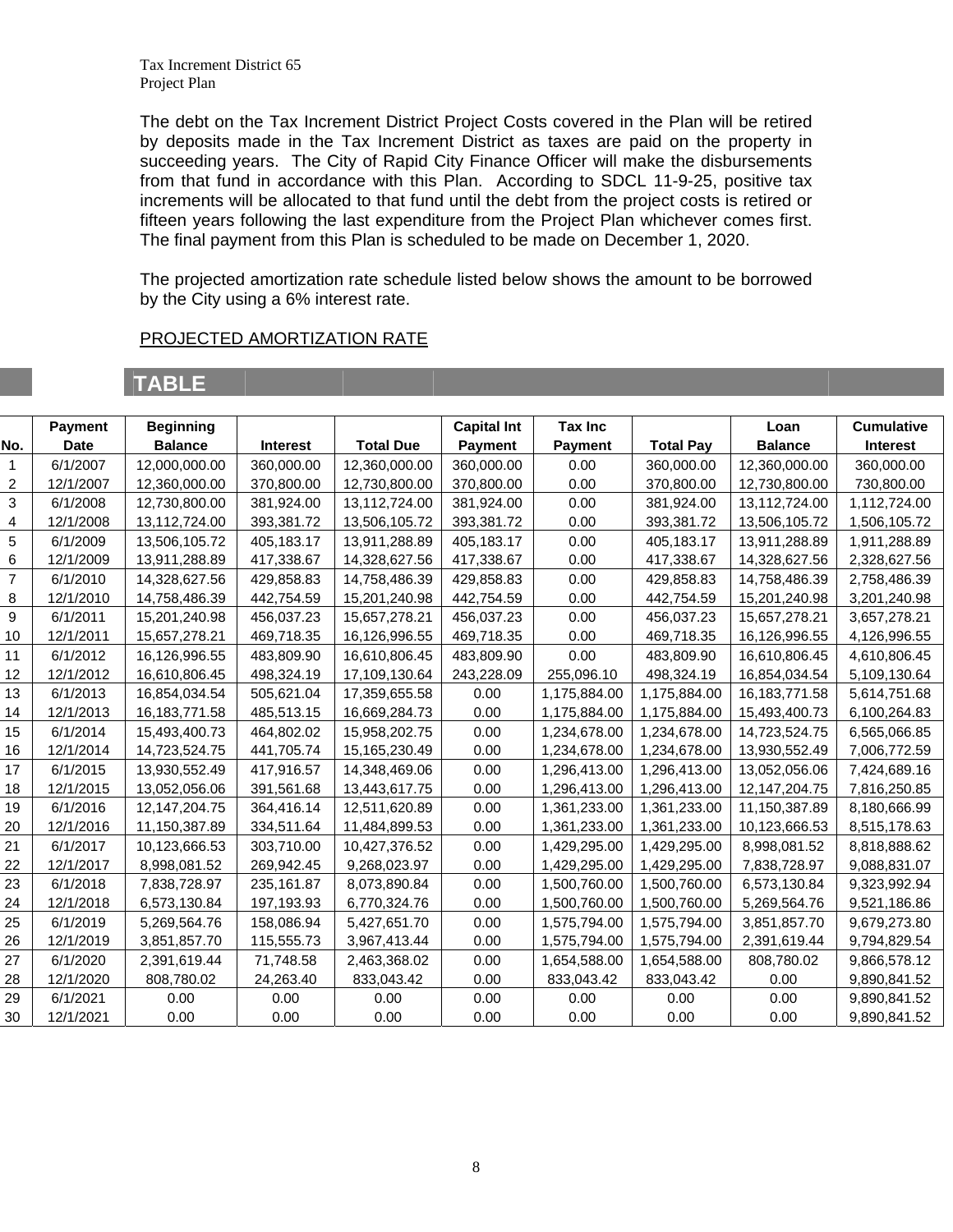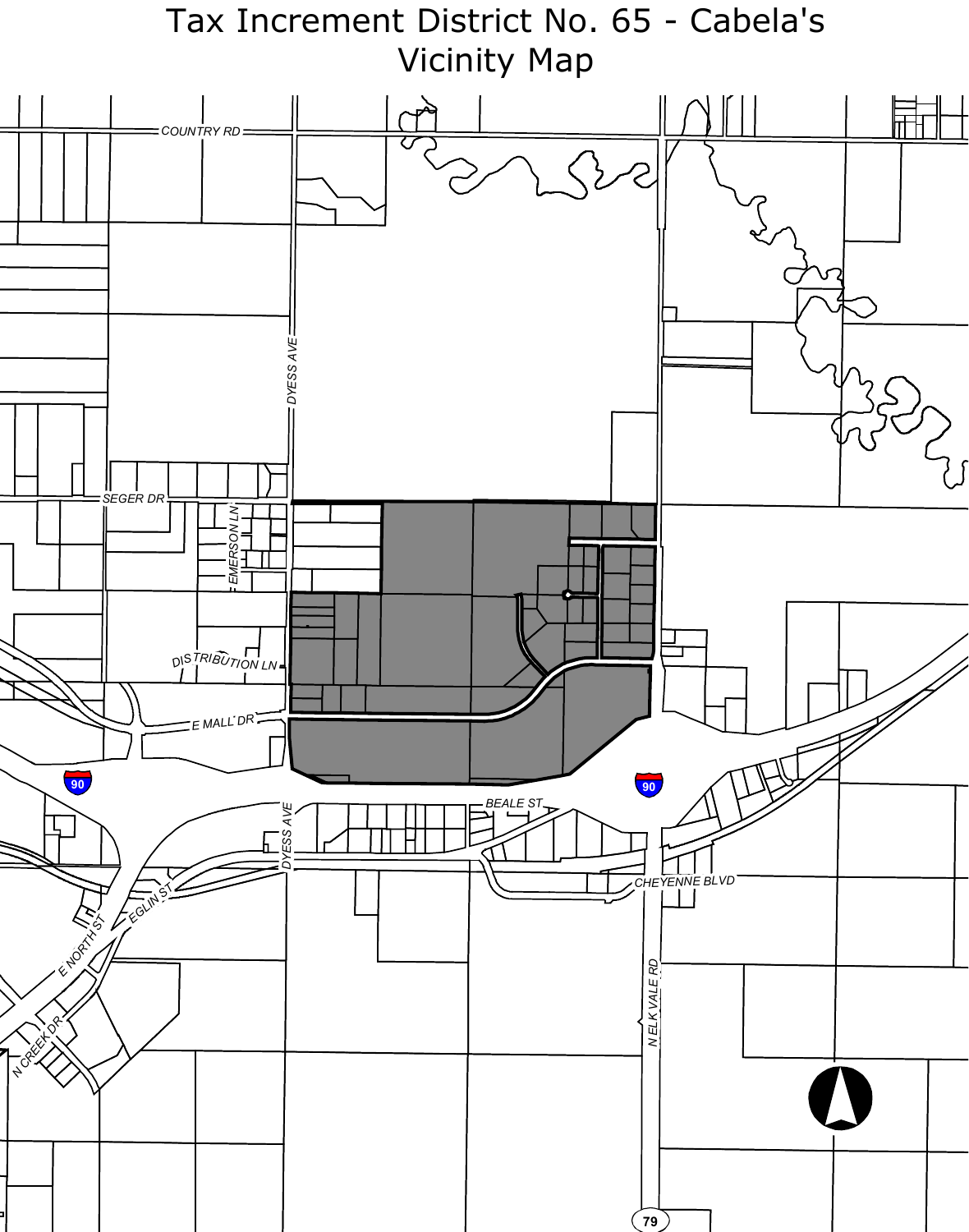Tax Increment District No. 65 - Cabela's - Aerial Map

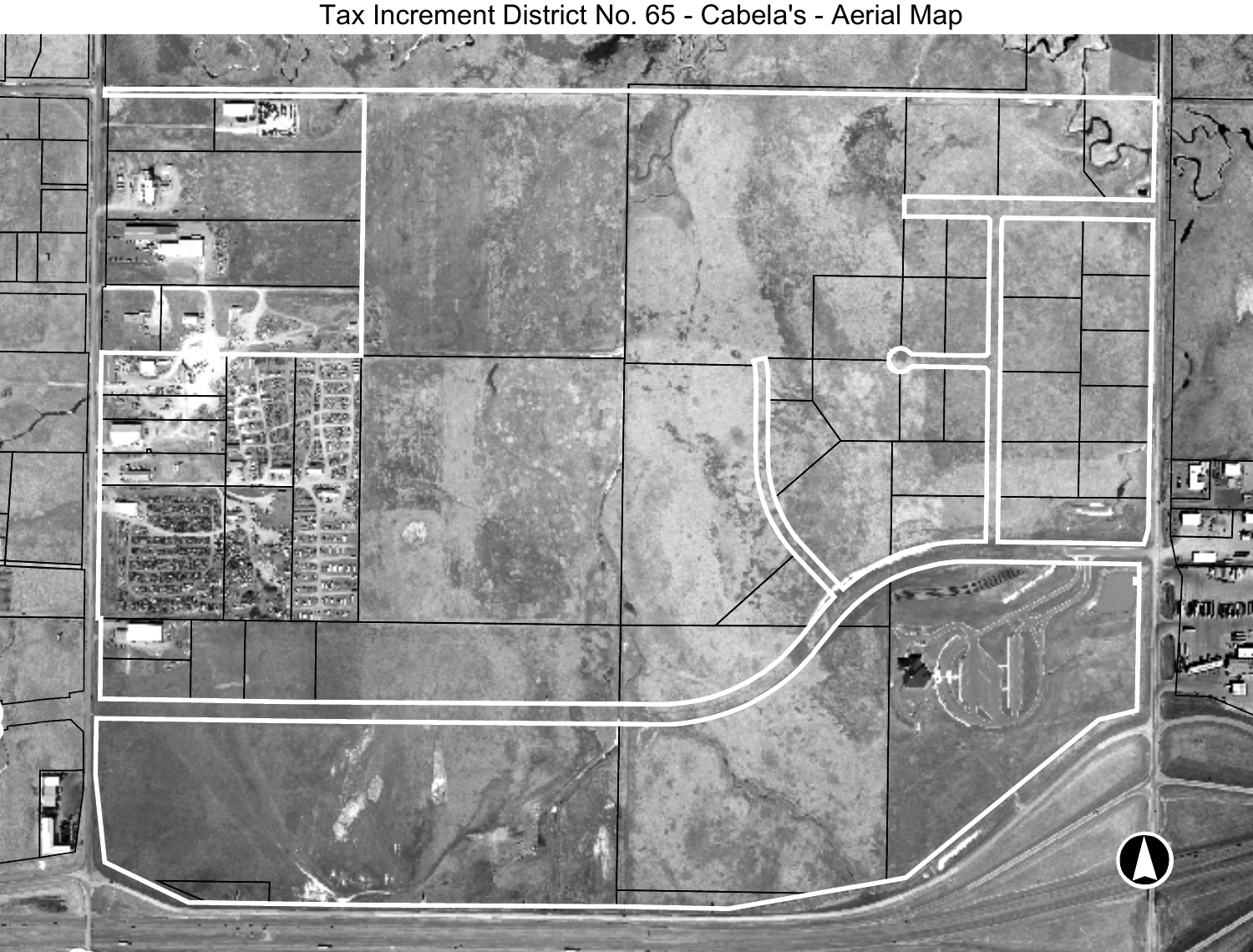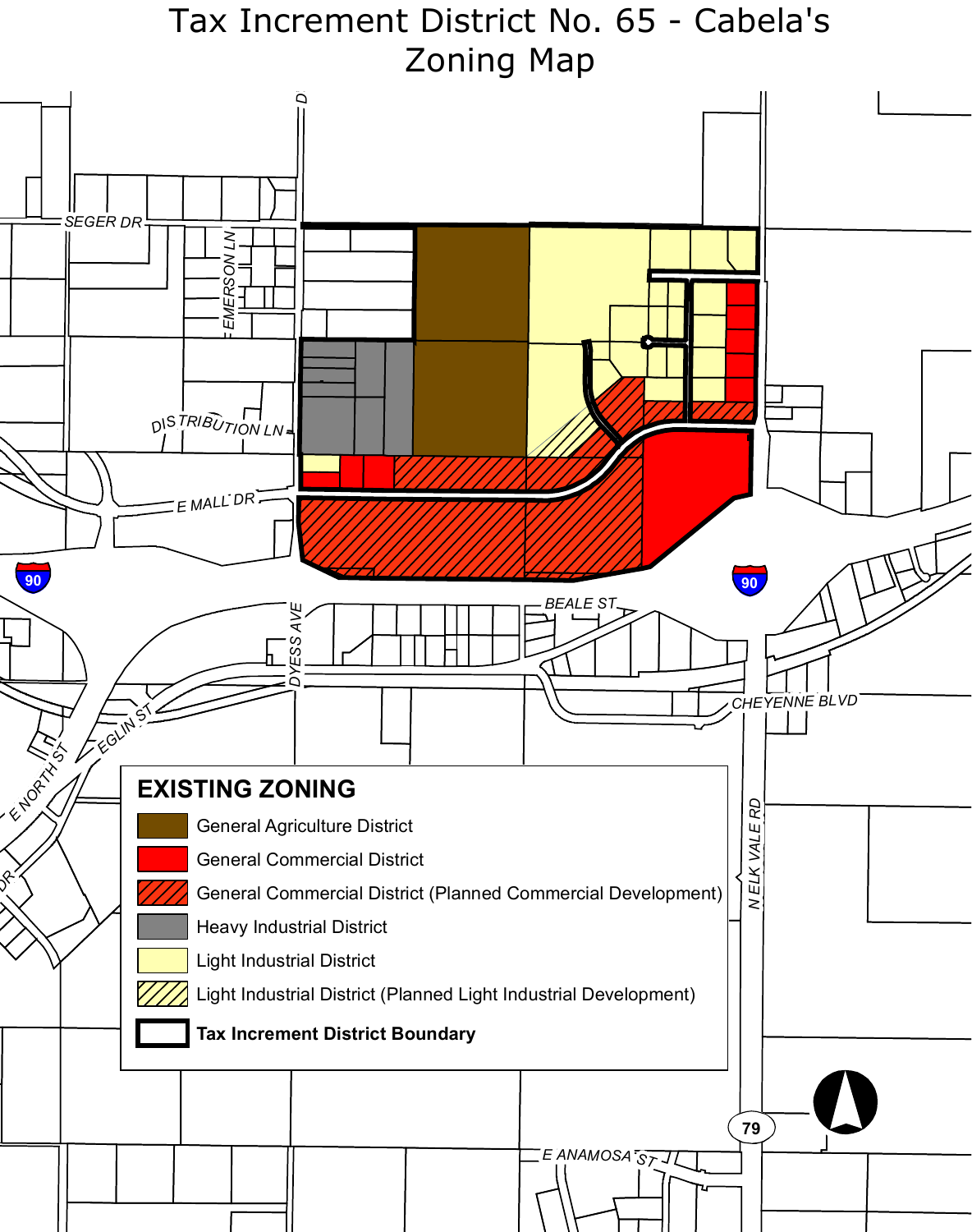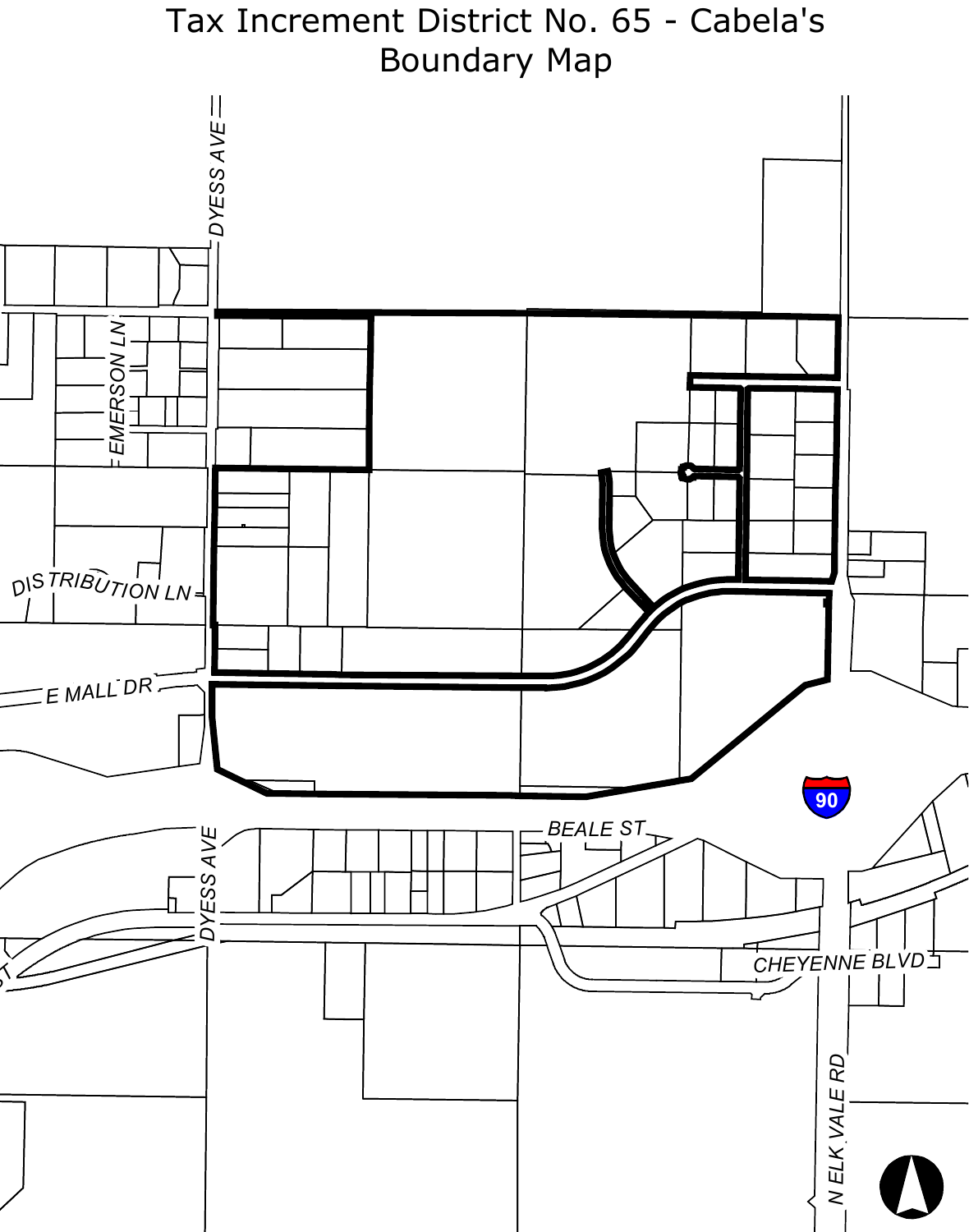